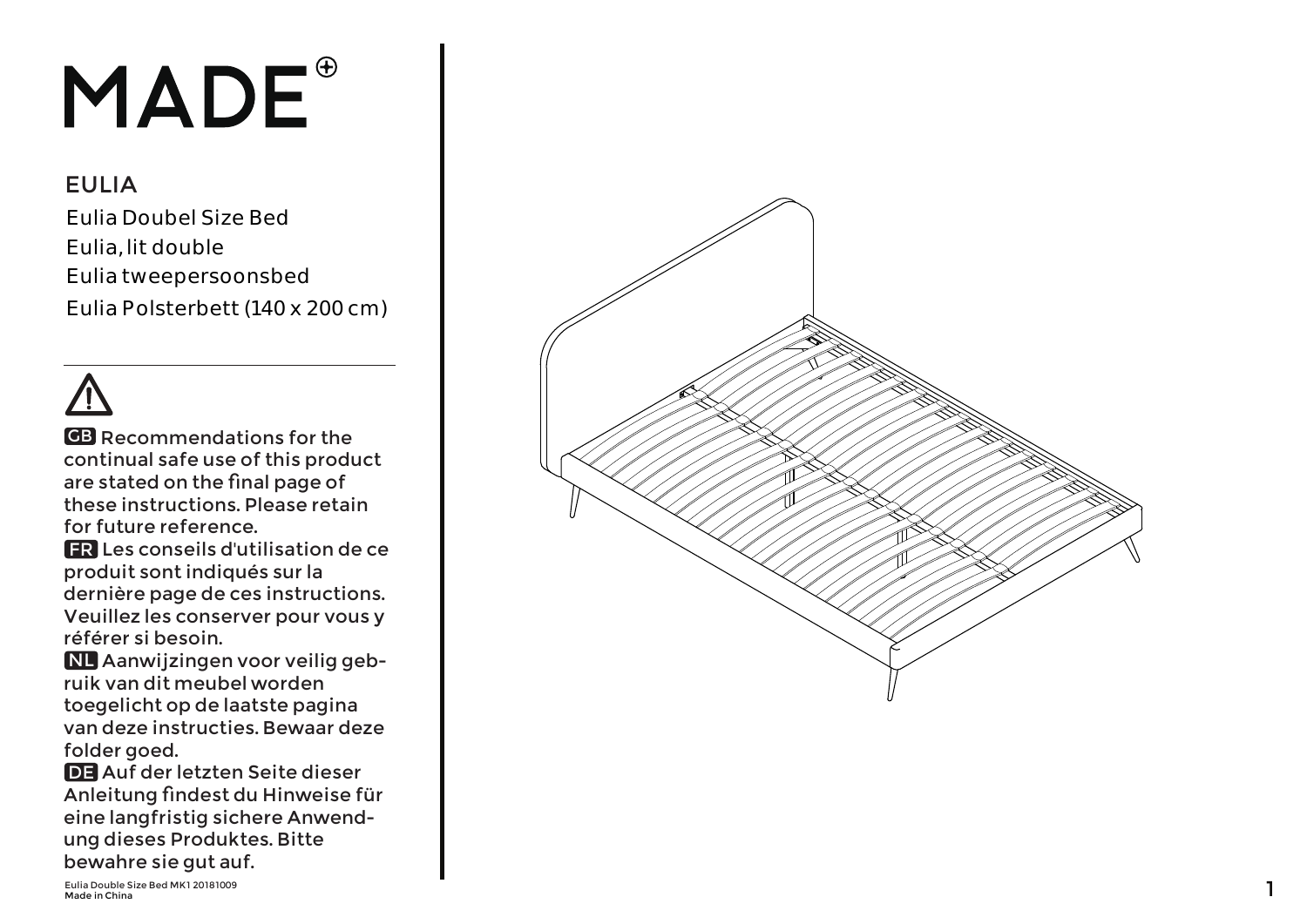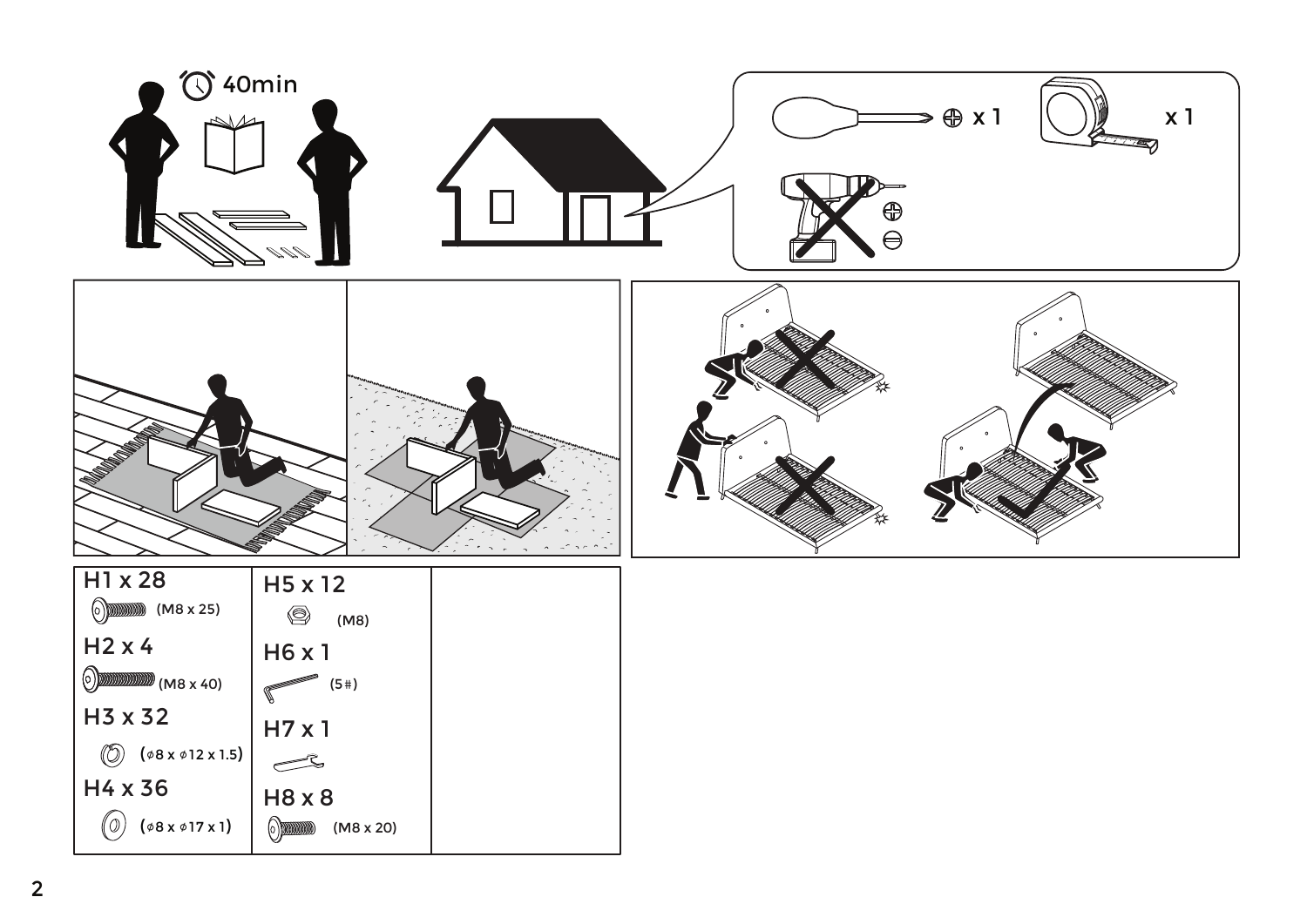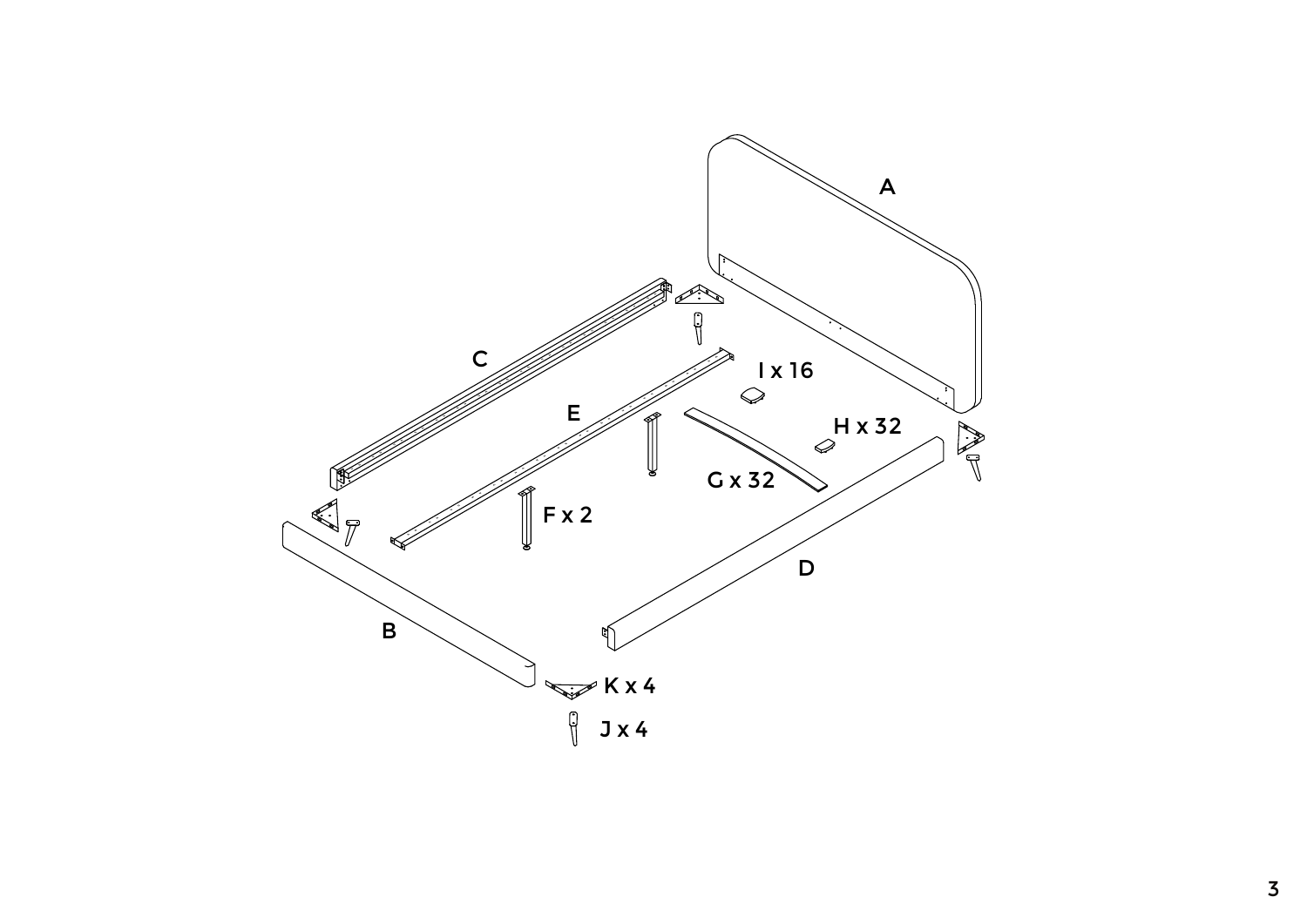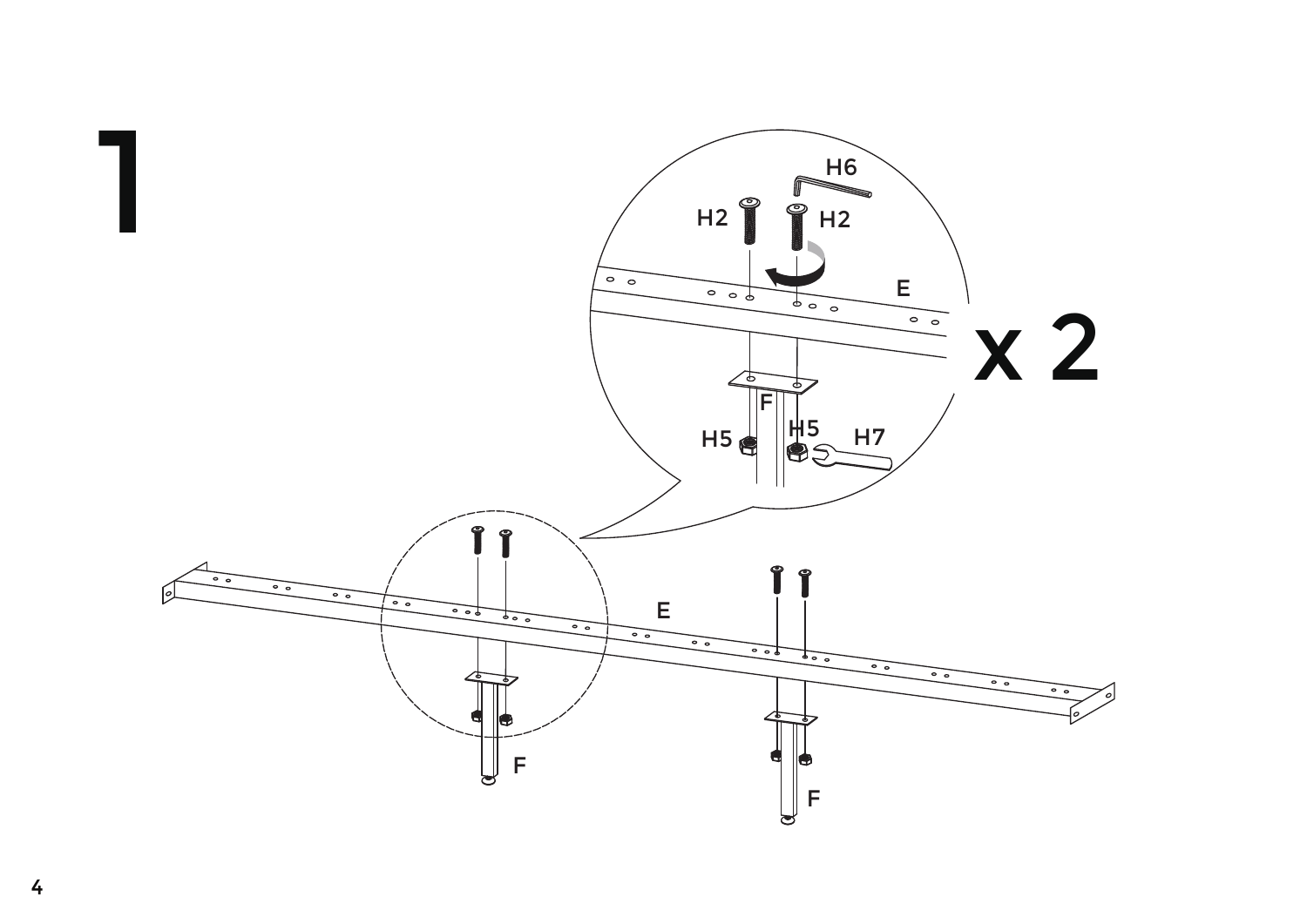$\overline{2}$ 

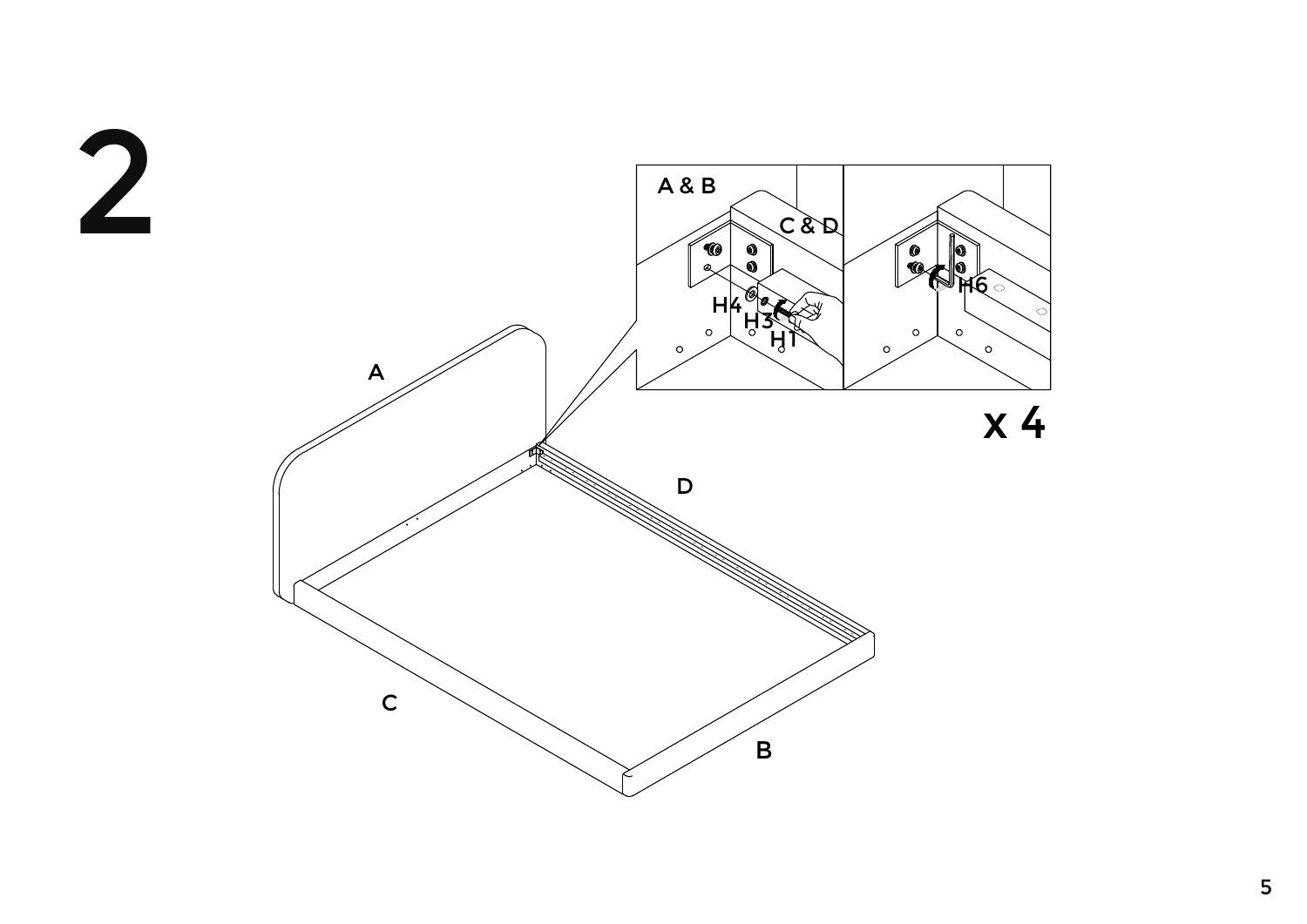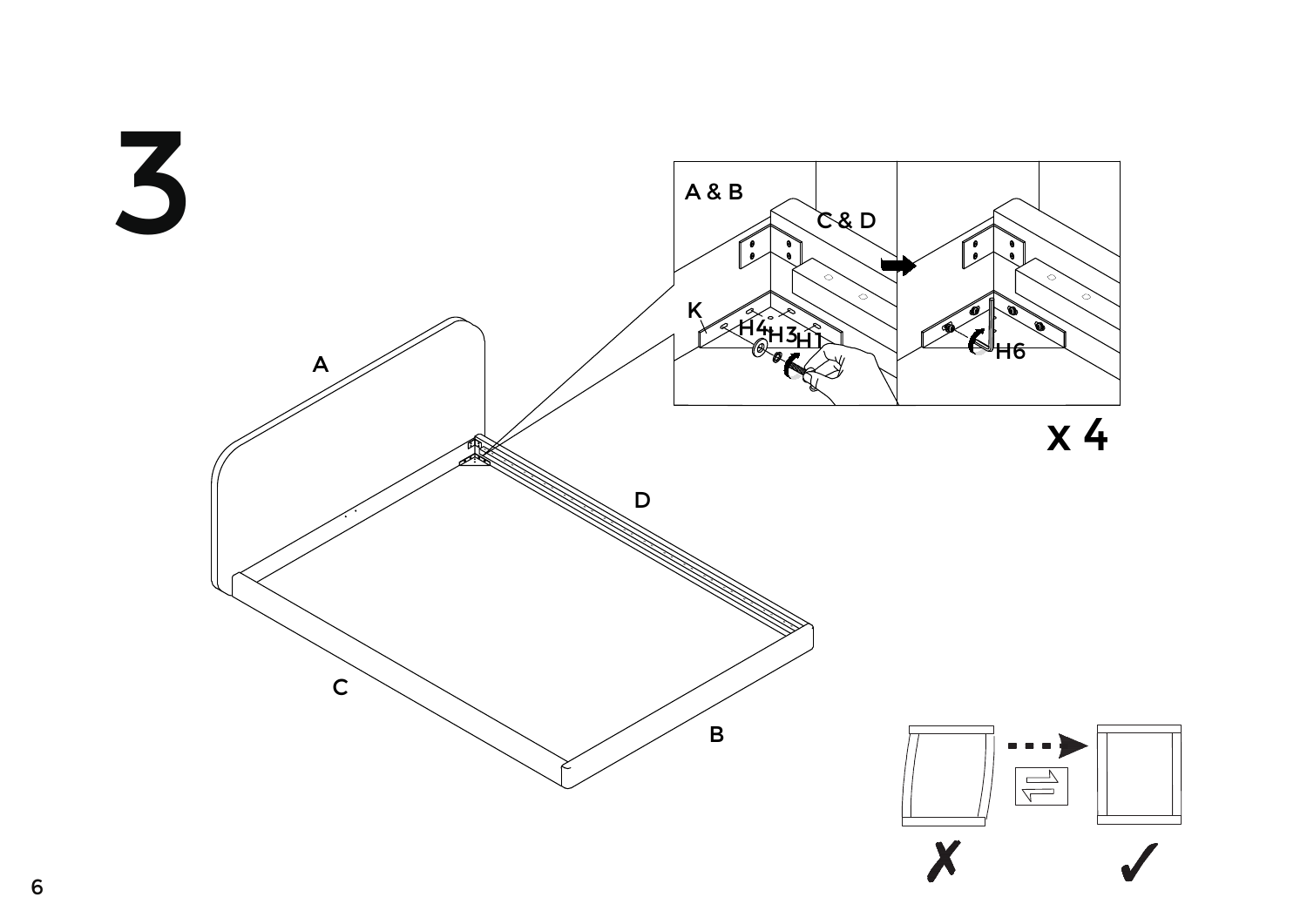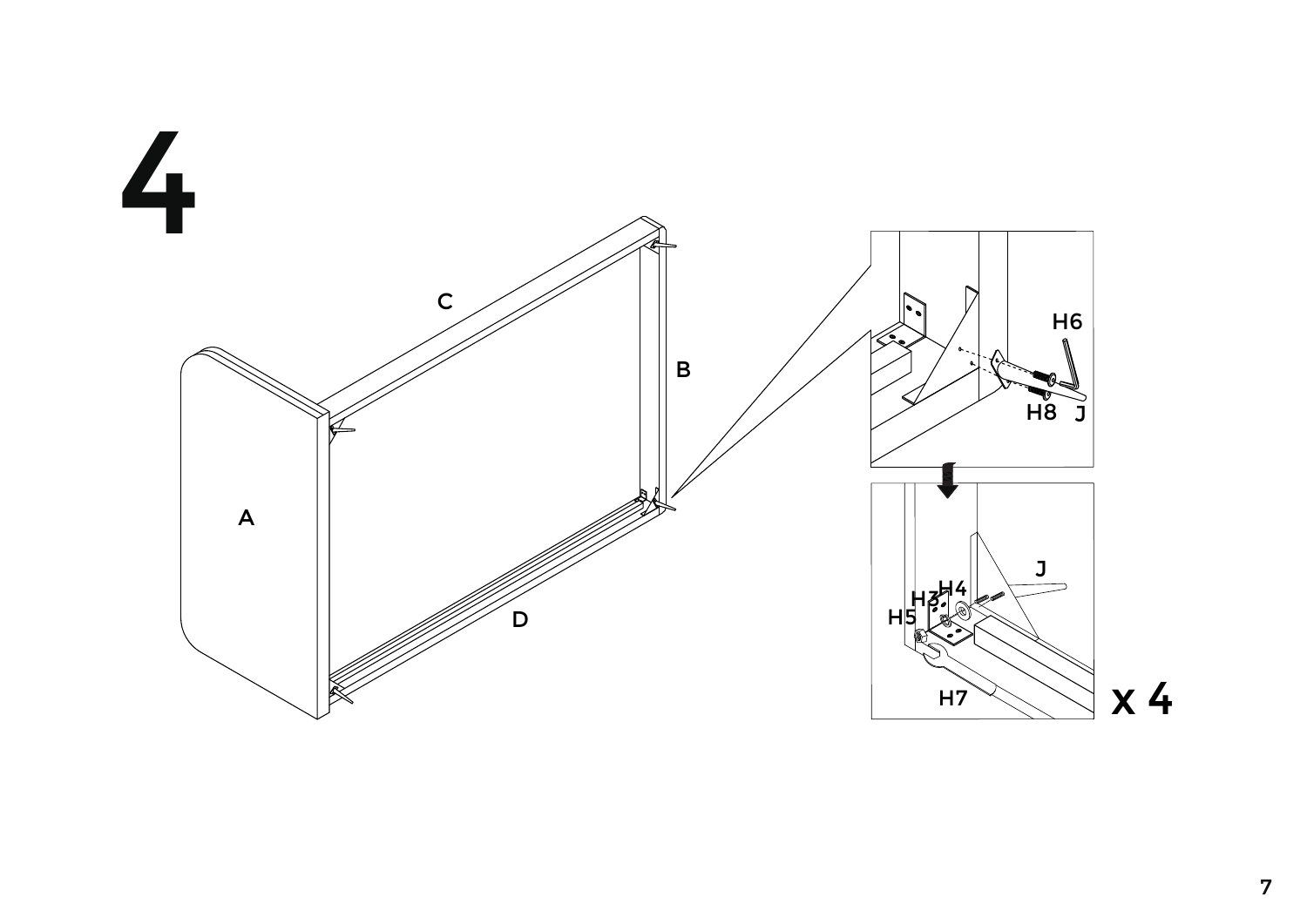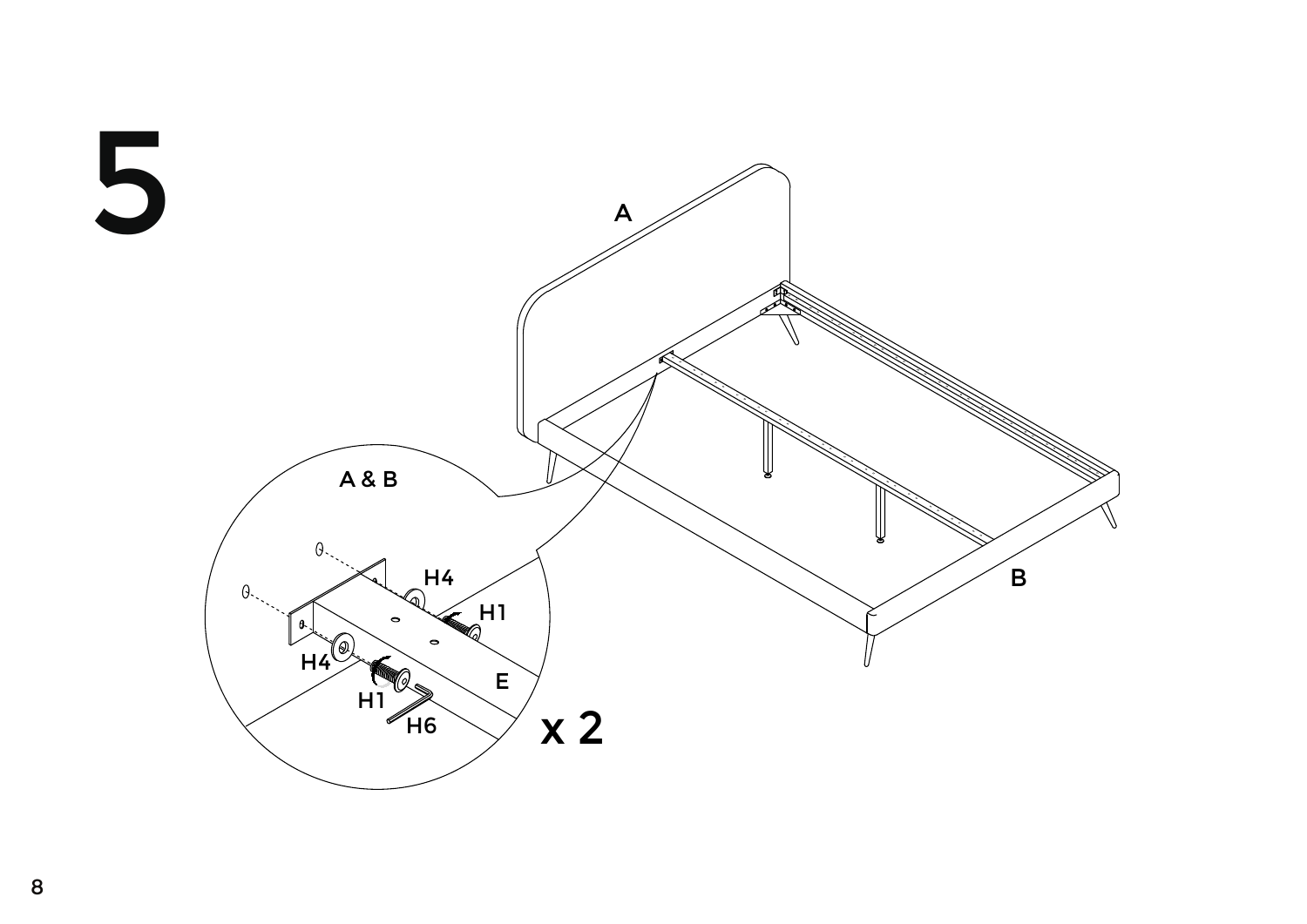

l,